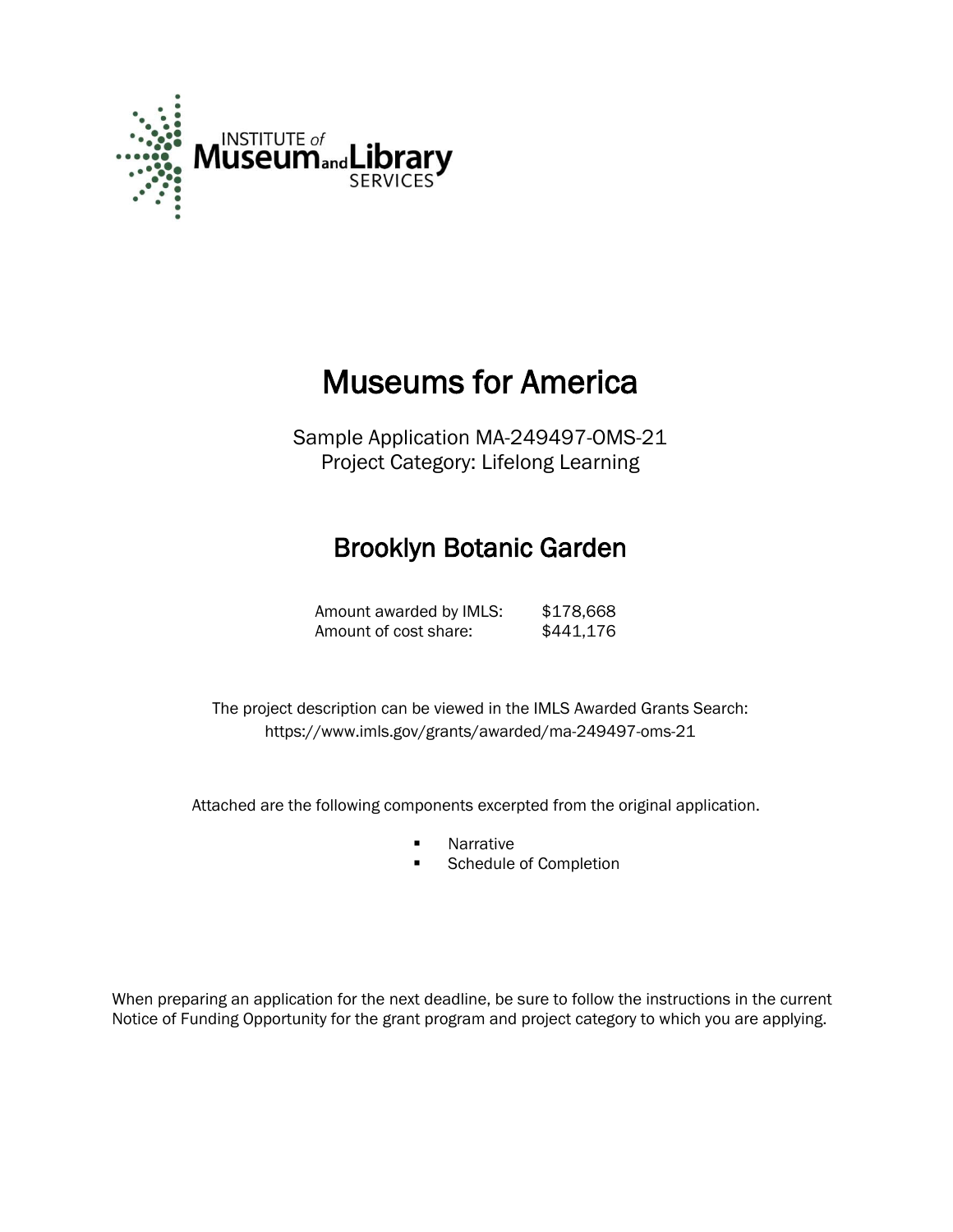## **Project Justification**

Brooklyn Botanic Garden (BBG, the Garden) requests \$199,677 over three years to accomplish a significant expansion of its Interpretive Master Plan (IMP). The project, *Inclusive Interpretive Master Plan*, will add two new sections to this guiding document, moving the institution toward achieving its goal to become a more inclusive living museum. The project will formalize inclusive practices, provide professional development to staff, strengthen the presence of community voice at the institution, and expand storytelling about the Garden's history and collections by staff and docents. The new elements of the IMP will act as a rudder to steer the institution toward broadening its perspective, rooted in the process of co-creation<sup>1</sup> with its surrounding communities.

BBG aims to create and systematize the structures needed for staff to become better listeners and cocreators with a range of co-workers and external constituents so that a broader cross-section of perspectives are represented in the key stories BBG tells and its public-facing programs. Expanding the representation of diverse experiences in BBG's interpretation will increase the opportunity for visitors to find relevance and connection to the Garden and its mission. This work will strengthen BBG's ability to serve its public, a stated goal of IMLS' Museums for America Program.

## *What need, problem, or challenge will your project address, and how was it identified? • Who or what will benefit from your project and how have they been involved in the planning?*

*… if you want to be FOR your whole community, you have to be representative OF them and cocreated BY them. If people don't see themselves as part of your work, they won't see your work as an essential part of their lives. —*Nina Simon, nonprofit CEO and author of *The Participatory Museum*

BBG's first Interpretive Master Plan was developed with funding from IMLS in 2006 [see Supporting Document 1: BBG's IMP]; in the time since, nearly all of its goals have been achieved. The activation of this plan coincided with BBG's *Campaign for the Next Century*, which added over four acres of new garden space, new amenities, and permanent exhibits to orient visitors to their botanic garden visit, and invested more than \$3M in new, uniform interpretive signage and rotating exhibitions that explore the intersection of art, science, and plants. The work of the IMP also activated dialogue-based live interpretation to support the Garden's new "living classrooms," complementing the Campaign's new one-acre Discovery Garden for families (IMLS-funded project *Living Classrooms*, completed in 2018). *Inclusive IMP* will further strengthen BBG's interpretive strategies by defining modalities for co-creation and developing multi-dimensional key stories that will impact the Garden's approach to program development and messaging for years to come.

This project is a response to the challenge of creating a more inclusive and welcoming urban botanic garden. BBG's mission to connect people to the world of plants and promote environmental stewardship and engagement in science sets an intention to include *everyone,* yet BBG's visitor demographics skew Whiter than those of its surrounding communities, the borough of Brooklyn, and New York City as a whole<sup>2</sup>. Longitudinal studies by cultural researchers La Placa Cohen suggest that one of the main reasons people choose not to visit a cultural institution is that they feel it is "not for them."<sup>3</sup> This sentiment has been echoed both anecdotally and

 $^1$  For BBG, co-creation is understood as (1) seeking and effectively facilitating community participation to uncover where constituents find resonance in their visits and where feelings of personal connections are lacking or weak; (2) synthesizing community feedback and perspectives with expert knowledge (from within the community, BBG staff, or externally) to develop new offerings with new perspectives that remain centered on the Garden's mission and institutional priorities; and (3) evaluating with self-awareness to ensure that the process results in shared goals and ownership.

<sup>&</sup>lt;sup>2</sup> As of BBG's most recent visitor demographics survey (2015), 34% of its visitors are people of color. According to American Community Survey's 2019 census data, 77% of Brooklyn Community District 9, 65% of Brooklyn, and 57% of New York City are people of color.

<sup>&</sup>lt;sup>3</sup> 2017 Culture Track report by La Placa Cohen in partnership with Kelton.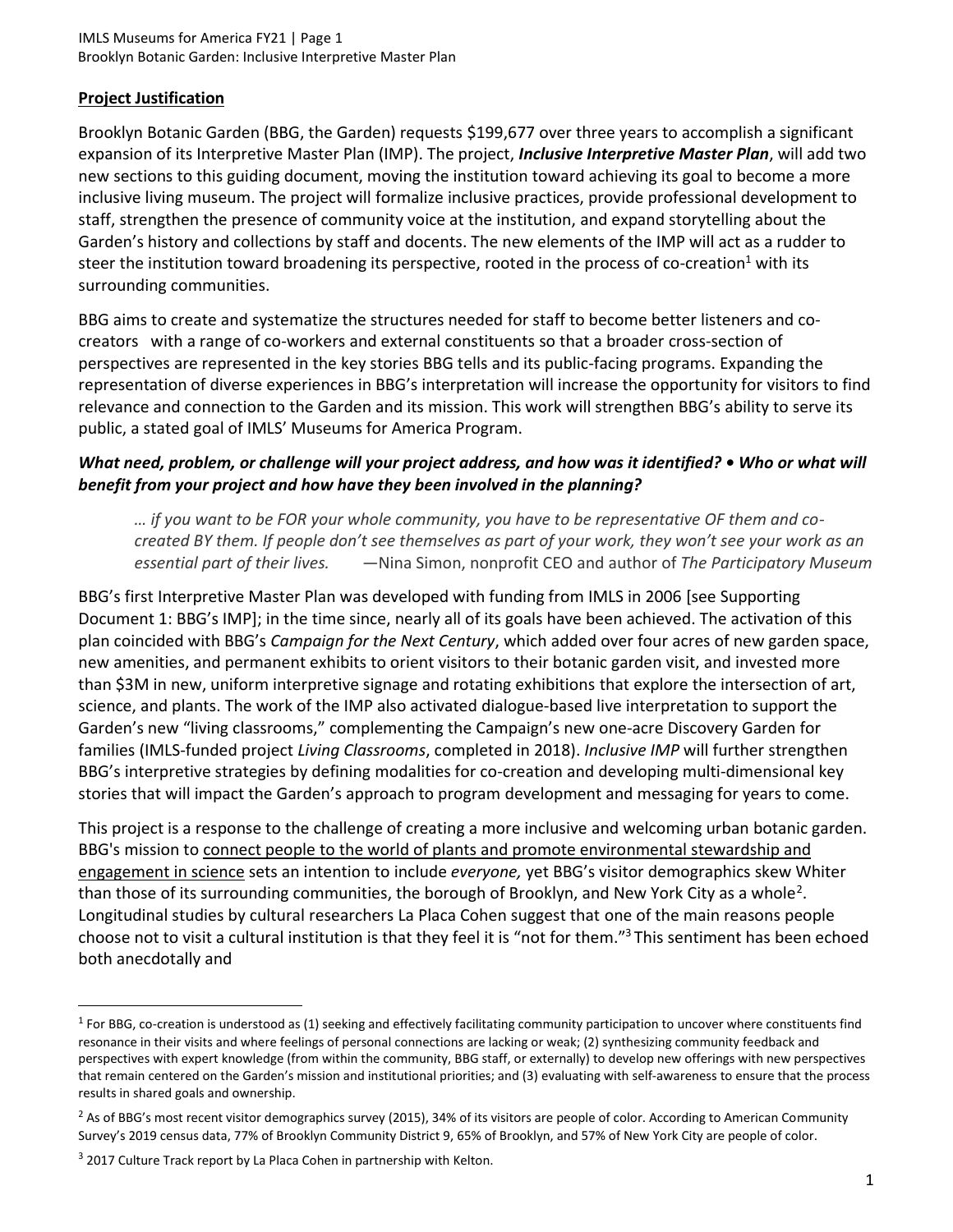in formal surveys at BBG. Incorporating cultural relevance into interpretation is one way that a museum can increase its connection and relevance to prospective audiences. Co-creation is a way that BBG can bring the

community into the process of its storytelling. This type of community collaboration can have a positive impact on museum visitor demographics<sup>4</sup> and has been adopted by other museums (for example, the American Museum of Natural History in its revisioning of the Hall of Northwest Coast Indians).

BBG aspires for its audiences to reflect the diverse cultures of its surrounding communities. Strong communities of color and Orthodox Jewish, Chinese, Bengali, and Caribbean cultural neighborhoods (for example) all exist within blocks of the Garden's gates, yet these communities are not proportionally represented in the Garden's visitation. At the same time, BBG has cultivated deep relationships in Brooklyn neighborhoods with urban gardeners, families, and volunteers through its community greening, children's education, and docent programs. These programs acknowledge the power of community-held wisdom and create platforms for sharing that wisdom with a much more diverse public than Garden visitors in general. These programs outperform the Garden's visitation on diversity measures because their design was grounded in community building, respect for cultural knowledge, shared wisdom, personal relevance, and empowerment. BBG seeks to expand this design ethos to its IMP by establishing a tested process for cocreation with its most engaged participants, weaving their voices into the stories that BBG tells about its history and collections.

The successful completion of Inclusive IMP will result in a new level of inclusivity in BBG's Interpretive Master Plan and expanded narratives for the Garden's key stories that will help the institution align storytelling across departments and public communications. One example of a story BBG would like to expand is its origin story. When asked to tell the origin story of BBG, many staff and volunteers will begin this tale with the fact that the Garden's site was once an ash dump for 19th-century apartment dwellers or a beloved shortcut to Ebbets Field baseball stadium, home of the famed Brooklyn Dodgers. BBG's history webpage starts its timeline in 1837 with an act of state legislation that sets the land aside for a botanic garden. However, these beginnings skip over the rich geological history of BBG's 52 acres and do not acknowledge indigenous people's history as stewards of this same 52 acres for centuries, for example. This truncated story is emblematic of a pattern found throughout the Garden and indeed many botanic gardens: plant stories are predominantly Eurocentric and specimens are at times conferred importance for past owners rather than their botanical, cultural, or horticultural significance. Through a co-creation process, BBG now seeks to add dimension to the Garden's key stories to better reflect its surrounding communities. This approach will also help staff ensure that a multiplicity of stories and experiences are shared rather than suggesting singularity.

## *• How will your project advance your institution's strategic plan?*

This project connects to BBG's mission, strategic plan [see Strategic Plan, goals #2 and #3 in particular], and core values. It also advances BBG's diversity, equity, access, and inclusion plan, *Investing in Inclusion*, that sets goals (among others) to (1) Adapt BBG's outward facing messages, actions, and communications to authentically welcome and represent the full diversity of the audience BBG aspires to serve and (2) Create an organization-wide equity lens that cultivates inclusion. Investing in Inclusion is a direct response to issues identified in NYC's first Cultural Plan (2017), which asks the City's cultural institutions to take significant steps to support participation in NYC's cultural life among underrepresented groups.

<sup>&</sup>lt;sup>4</sup> Pamela Barnes and Gayle McPherson described the impact of community collaboration, writing, "Allowing different members of the community to engage with the development of the museum and gallery planning will allow the site to move away from being represented by a small section of the community who are often older, wealthier and who hold higher formal education levels." (Barnes, P. and McPherson, G. (2019), Co‐Creating, Co‐producing and Connecting: Museum Practice Today. Curator: The Museum Journal, 62: 257-267. https://doi.org/10.1111/cura.12309)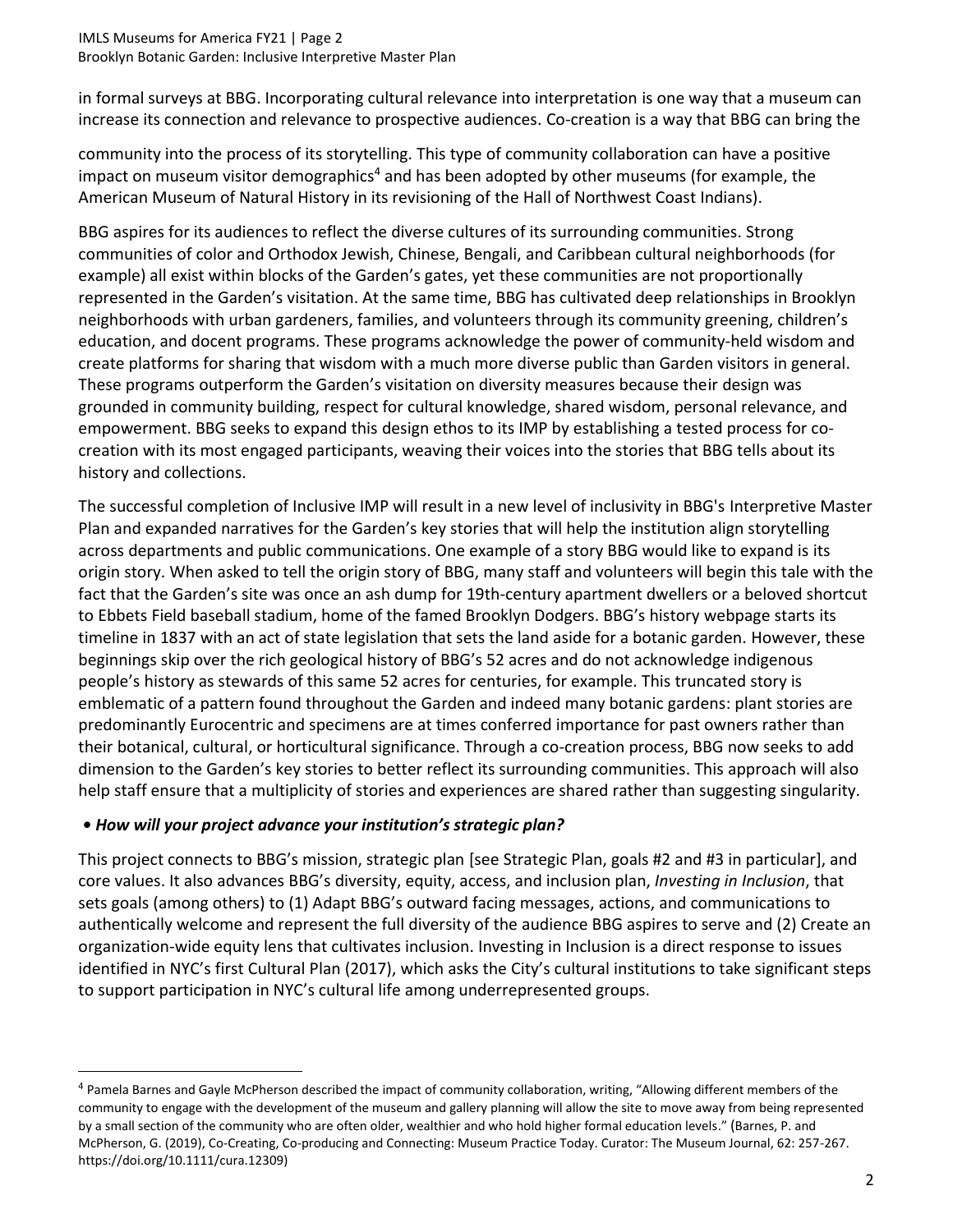## **Project Work Plan**

## *• What specific activities, including evaluation, will you carry out?*

To achieve the goals of this project, BBG will (1) expand its IMP, (2) prototype new interpretation elements, and (3) engage staff in professional development.

The expansion of the IMP will be led by the project leads and BBG's Interpretation Committee [see Key Staff]. It will be guided by feedback from community roundtables—focus groups that gather BBG staff, program participants, and docents [see Supporting Document 2: BBG Stakeholders and Constituents]. This work will result in two new sections of the IMP:

(1) Inclusive Community Engagement Guide: a step-by-step guide to co-creation with staff and community constituents. The design of this section will be undertaken in partnership with consultants at Public Policy Lab, who specialize in human-centered public service delivery. The Guide will include a listening tool kit comprising recommended facilitation techniques, survey methods, equity tools, conversation prompts, etc. and protocols to ensure that inclusion and equity are prioritized in the process of co-creation.

(2) BBG Key Stories: a set of guiding, more inclusive narratives for the institution. The development of this section will utilize the tools laid out in the Inclusive Community Engagement Guide to solicit feedback from staff and constituents. Key stories could include indigenous land recognition of BBG's 52-acre site, heritage plant uses, cultural explorations of ecology, and the cultural and political context of agriculture, for example.

With these new sections in hand, BBG's Interpretation team will prototype 4–6 different interpretive content elements that explore the identified Key Stories, based on collaborative work with community roundtables and curatorial advisers who have content-specific expertise (e.g. folklorists, ethnobotanists). Prototypes will be iterative and could include Garden tours (audio, video, guided, or self-guided), interactive discovery carts, public programs, or web features, for example. BBG's Interpretation Committee will evaluate and user-test prototypes to ensure that stories and themes resonate and evoke personal relevance for visitors. Results will be shared and further developed with community roundtable groups.

This project will bring broad professional development opportunities to BBG's staff of ~150 full-time employees.

- Staff are important contributors to community roundtables. As a diverse group with connections to several cultural communities surrounding the Garden and intimate knowledge of the visitor experience, staff members at BBG have an average tenure of nine years and hold valuable wisdom in the listening and co-creation process. Their inclusion will bring new perspective to BBG's interpretation work with congruous aim of authentically engaging and acknowledging the contributions of all employees to the Garden's mission. For many, this will be the first time they are included in discussions of how BBG communicates and tells stories.
- Staff in key program and communications areas—Education and Interpretation, Horticulture, Marketing, Public Programs, Digital, Development, and Visitor Services—will learn about the development, tools, and preliminary outcomes of the Inclusive Community Engagement Guide. Public Policy Lab will lead the first of these trainings, using a train-the-trainer model so managers can train their staff on use of the tool kit, which will offer practical new strategies for inclusion that can be used by other teams for content development and listening projects.
- Key Stories, along with information on the co-creation process, will be disseminated to all staff and 150 docents through seminars and workshops on specific themes. These sessions will be worked into the Garden's annual schedule of staff and volunteer learning to encourage adoption and alignment of Key Stories over time.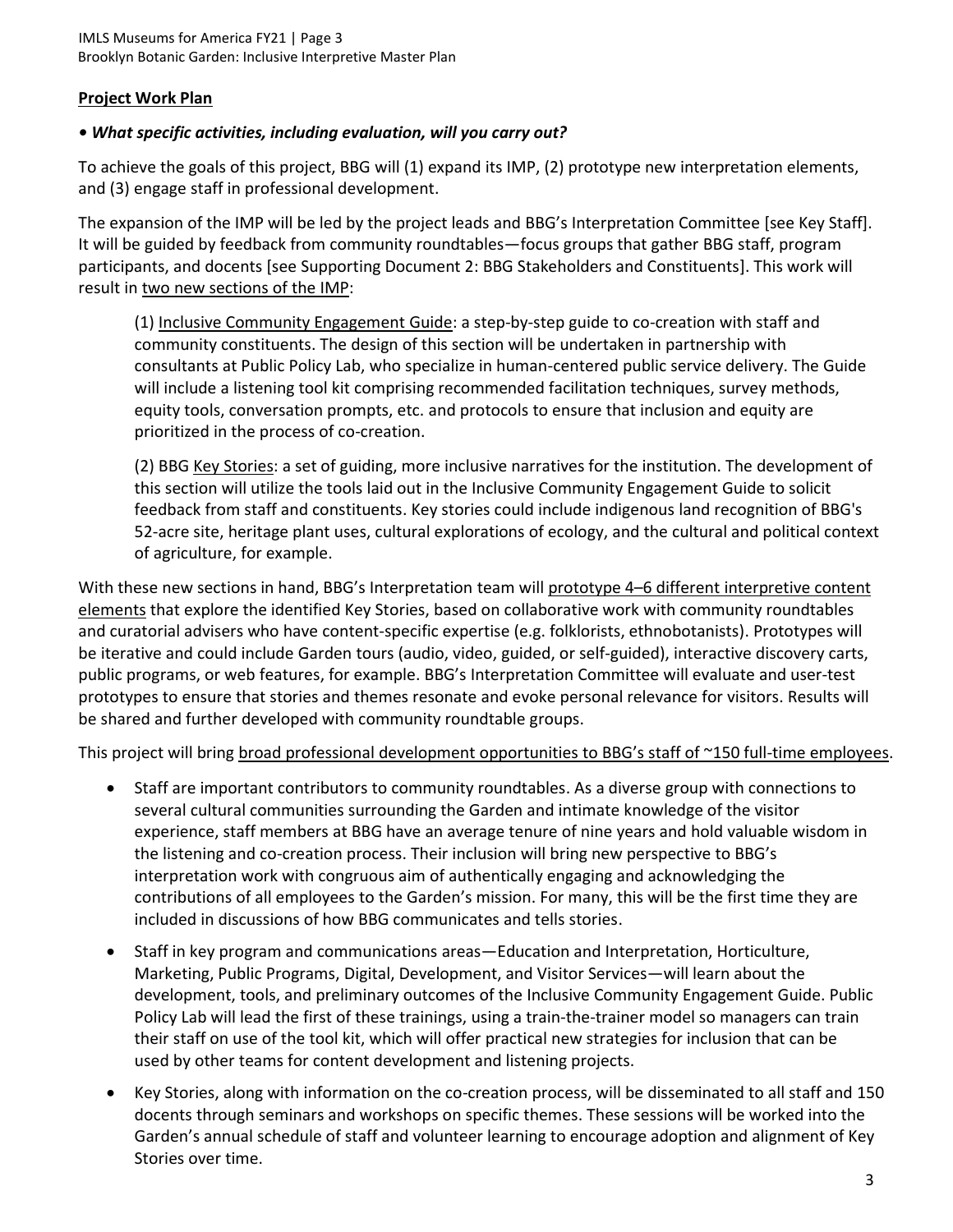#### IMLS Museums for America FY21 | Page 4 Brooklyn Botanic Garden: Inclusive Interpretive Master Plan

As part of project evaluation, Public Policy Lab will measure the efficacy of the listening tool kit and co-creation process for community roundtable participants. This includes mentoring BBG staff in using the tool kit. This work with result in a summative evaluation of the tool kit's implementation and the co-creation process. BBG will administer surveys to staff following trainings to understand their impact, as well as annual surveys to all staff and docents to gauge IMP adoption, beginning with a baseline survey in Year 1. Garden visitors engaging with prototypes will be interviewed following their visit to collect demographic and experiential data.

## *• What are the risks to the project and how will you mitigate them?*

At the time of writing, BBG is open to the public following nearly five months of closure due to COVID-19; however, most on-site programing is suspended, and most non-operational staff continue to work remotely. Inclusive IMP is designed to adapt to the public health situation as it evolves. BBG's staff is accustomed to facilitating internal and external meetings and classes using Zoom and Microsoft Teams with closed captioning and ASL/language translation (included in the project budget). BBG has learned that virtual offerings can yield increased participation as they lower some barriers to participation (e.g., transportation and childcare). Interpretation prototypes can be designed for social distancing should on-site access be restricted by health and safety guidelines.

The iterative nature of creating the new IMP sections and interpretation prototypes will yield many unknowns. BBG does not want to make assumptions about what will resonate with co-creators, and there may be points in the process where redirection makes sense. For example, if it becomes clear through Public Policy Lab's evaluation that the listening tool kit is not creating an environment where people can share freely, or it seems too complicated for staff to implement, adjustments to the timeline will need to be made. To mitigate this, the Schedule of Completion has time built in for adjustments.

## *• Who will plan, implement, and manage your project?*

Kate Fermoile, director of Interpretation and Exhibitions, and her supervisor, Sonal Bhatt, vice president of Education and Interpretation, will be the project leads, convening Interpretation Committee meetings and community roundtables, managing consultant and curatorial adviser relationships, designing and testing new interpretation modalities, and spearheading professional development and staff and visitor surveys. Fermoile and Bhatt are staff leads for *Expanding BBG's Welcome* (IMLS-funded 2018-2021), a project of similar scope and ambition aimed at increasing the Garden's accessibility and are experienced in creating and implementing IMPs (including at the Wildlife Conservation Society, Brooklyn Historical Society, and the Tenement Museum), interpretive prototyping, and testing of interpretive elements. Additionally, Bhatt is a diversity, equity, access, and inclusion expert and heads the Garden's work in this area. Key supports for the project are the members of the Interpretation Committee, and in particular, Elizabeth Peters. As the director of Digital, she will be included in the prototyping of any digital interpretive experiences that arise. Please see the Key Staff and Resumes attachments to further review qualifications and expertise.

## *• Will partners be engaged and, if so, for what purpose?*

In terms of external partners, the Garden will engage roundtable participants and docents, a consulting firm, and curatorial advisers [see Budget Justification].

• Community roundtables will take place with three external cohorts (in addition to the frontline staff group): families (adults and teens) participating in Children's Education programs, participants in community greening programs, and docents. These cohorts have been selected because the programs that they represent—which have been in existence for between 10 and 25 years—are designed to activate audiences from diverse backgrounds and forge community ties. Inclusive IMP is a natural extension of BBG's work with these groups, who can serve as a bridge to audiences that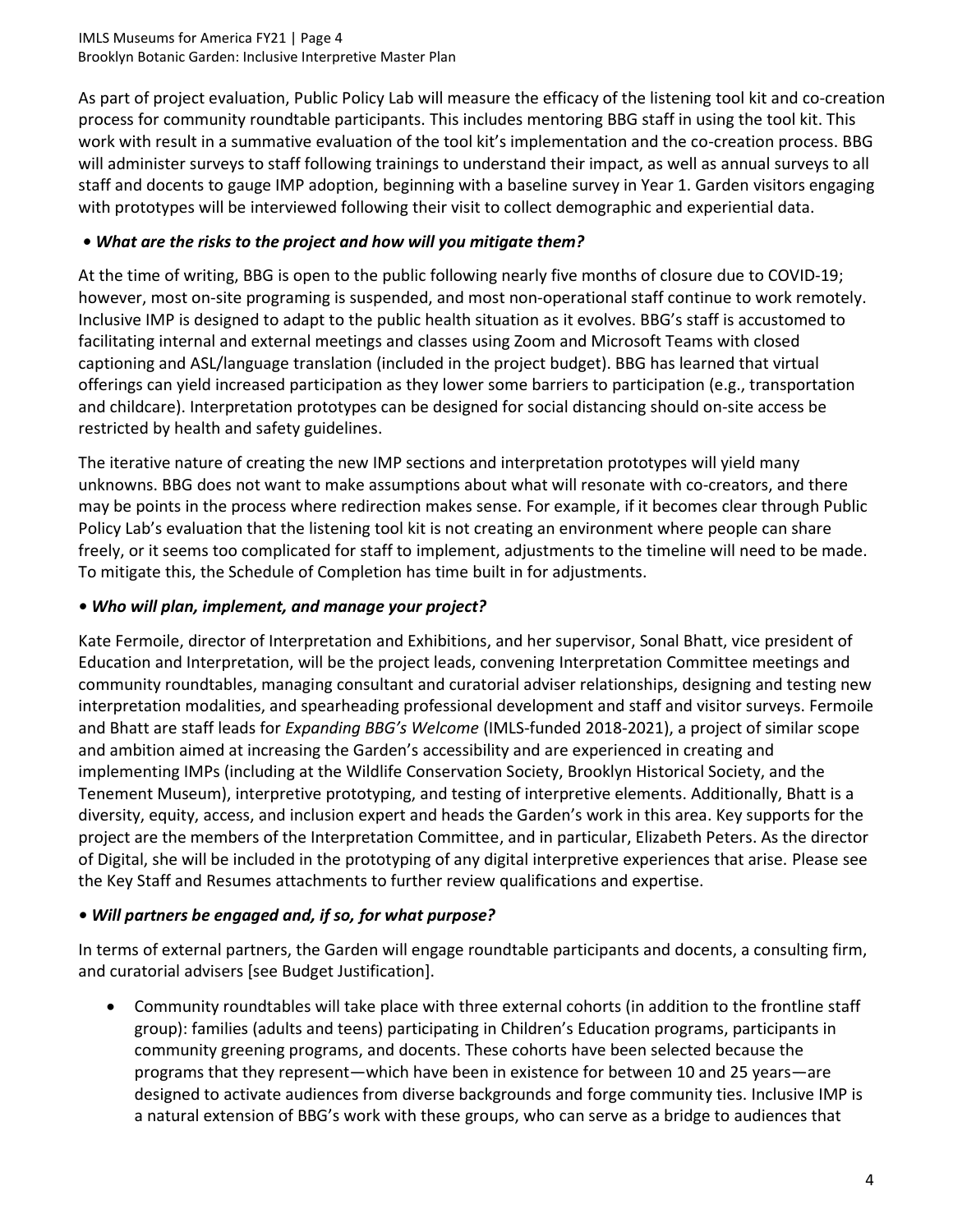seem less likely to visit BBG now who may be more likely to do so if they feel the Garden offers connection and relevance to their lives.

Members of each of these cohorts will generate ideas for stories and prototypes that they would like to see and experience at the Garden. The listening tool kit will be piloted with these groups and their participation in co-creation will serve as the model for the Inclusive Community Engagement Guide.

- Public Policy Lab will support the project through the full grant period, developing new listening tools for the institution, facilitating and observing focus groups, training BBG staff, and evaluating project success [see Supporting Document 3: PPL Proposal].
- Curatorial advisers will be selected based on interests expressed in community roundtables and will lend content expertise to the creation of interpretation prototypes in years 2 and 3. Stipends for advice will be offered to specialists such as folklorists, cultural community leaders, ethnobotanists, and/or agricultural historians, for example.

## *• When and in what sequence will your activities occur?*

Inclusive IMP is a three-year project that will be supported by Public Policy Lab in years 1 through 3 and curatorial advisers in years 2 and 3.

**Pre-grant**: BBG will establish an interdepartmental Interpretation Committee. This includes key content creators from Interpretation and Education, Horticulture, Digital, and Marketing so institutional stories align and work coherently. This group will meet bimonthly throughout the three years to review the current IMP and discuss expansion. This working group will continue to meet post-grant to ensure that the IMP is used to guide the institution as appropriate.

**Year 1**: Public Policy Lab will work with BBG project leads to design the listening tool kit and develop a realistic and productive framework for working on co-creating content. BBG will administer a baseline survey to all staff measuring awareness and usage of the current IMP (currently assumed to be low) and to solicit Key Stories of the institution as currently told: BBG's origin and history, favorite plant stories, and guiding themes, for example. Public Policy Lab will facilitate one community roundtable for each of the four cohorts of stakeholders with members of the Interpretation Committee and project leads as observers. The listening tool kit will be evaluated and adjusted iteratively throughout Year 1. Project leads will facilitate staff and docent workshops to introduce Key Stories. The Interpretation Committee will meet bimonthly to work towards creating a framework for the work of Year 2.

**Year 2:** Public Policy Lab and the Interpretation Committee will synthesize gleanings from community roundtables and the staff survey. A second round of community roundtables (two with each of four groups) will be held, this time facilitated by BBG. Public Policy Lab will observe and collect data to evaluate and refine the tool kit. The focus of the first session of community roundtables will be to refine the Key Stories and make suggestions for interpretation prototypes. Once defined, BBG will enlist curatorial advisers and begin prototyping new content elements in an iterative process. As prototypes are piloted, BBG will conduct audience interviews. Results will be shared with community roundtable groups. BBG leadership will formally add the Inclusive Community Engagement Guide and Key Stories section to the Interpretive Master Plan and publish on staff intranet. Public Policy Lab will train staff and docents on how use the tool kit (introducing the tool kit broadly to staff both as professional development and formative testing) and BBG will continue to train staff on Key Stories. The Interpretation Committee will meet bimonthly.

**Year 3:** BBG will facilitate community roundtables (two with each of the four groups) to gain feedback on the interpretation prototypes. The Interpretation Committee will continue to meet bimonthly to consider staff and community roundtable feedback and to refine the document and interdepartmental processes. BBG will continue to create and/or refine prototypes with the support of the curatorial advisers. As part of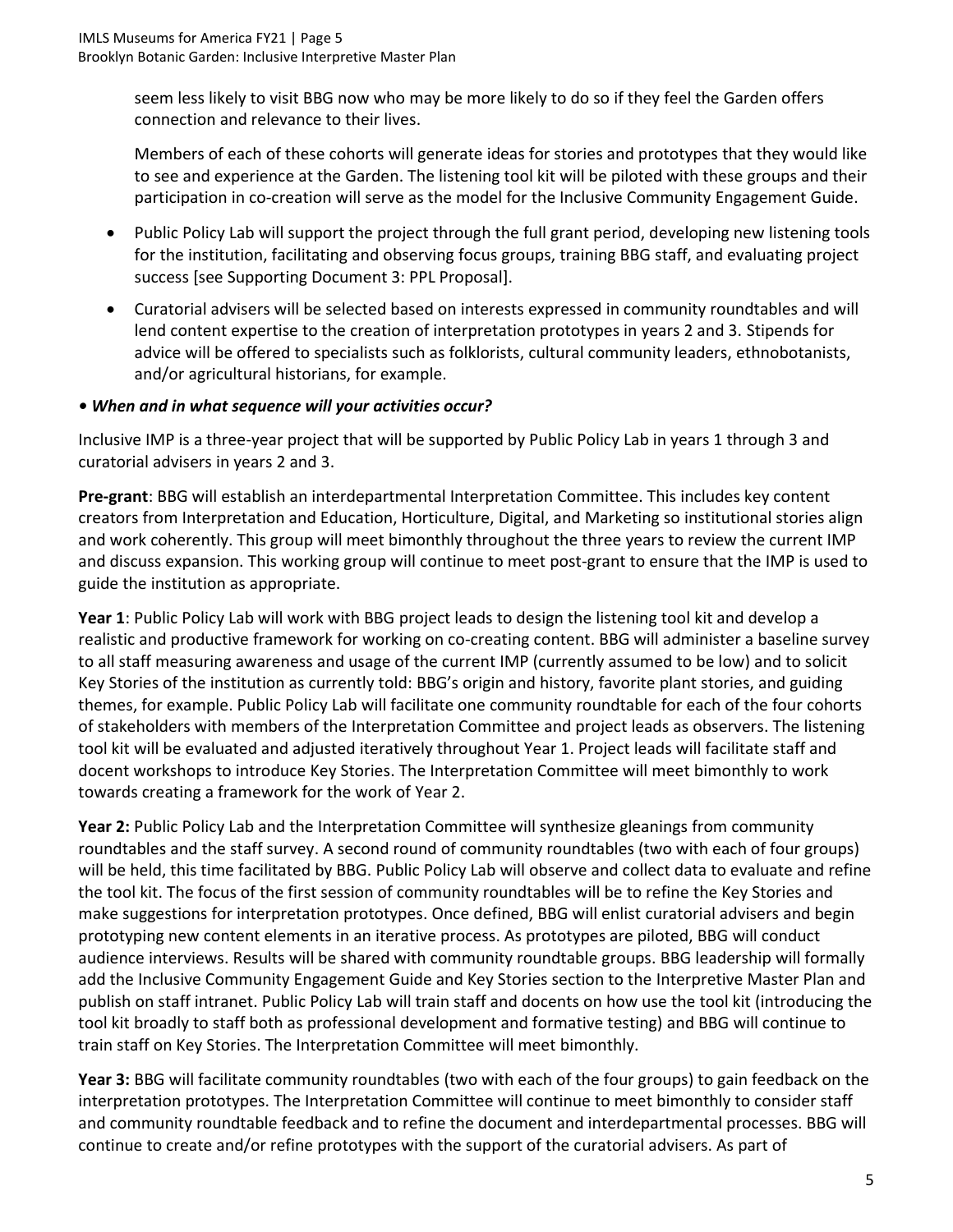#### IMLS Museums for America FY21 | Page 6 Brooklyn Botanic Garden: Inclusive Interpretive Master Plan

understanding and promoting the integration of the IMP in the Garden's institutional work, the Interpretation team will conduct a staff survey to assess the depth of the plan's adoption and integration into day-to-day work as well as the use of Key Stories and the Inclusive Community Engagement Guide, including the listening tool kit. Public Policy Lab will deliver a summative presentation to BBG on the success of listening tool implementation and the community roundtable experience and the tool kit will be updated based on the summative evaluation findings. The tool kit, once developed and fully tested, will be shared broadly with the field. BBG will train staff and docents on tool kit updates/refresher information.

## *• What time, financial, personnel, and other resources will you need to carry out the activities?*

This project combines BBG's internal expertise with that of compensated consultants, advisers, and constituents. Staff members on the Interpretation Committee will devote time to bimonthly meetings and relay pertinent information to the staff they supervise. Paid consultants, Public Policy Lab, will develop a listening tool kit, facilitate and train BBG staff in how to conduct community roundtables and become trainers for other staff, and conduct project evaluation. Curatorial advisers will receive stipends for their knowledge and content creation. To ensure community roundtable participation is equitable and accessible, the project budget includes participant honoraria, ASL interpretation, captioning, and language translation (staff will not receive honoraria for participation; it will be part of their workday). This project involves training for all staff that will occur during the workday at intervals defined in the Schedule of Completion.

## *• How will you track your progress toward achieving your intended results?*

BBG will track activity benchmarks including attendance and frequency of Interpretation Committee meetings and community roundtables. Timetables for prototyping, working with Public Policy Lab, and staff workshops and seminars will be managed by Kate Fermoile.

## *• How and with whom will you share your project's results?*

If successful, the Inclusive Community Engagement Guide will be broadly shared with the field. BBG will host four online workshops in Year 3 to share successes, challenges, and resources. BBG will share project results with peers at conferences and webinars offered in Year 3 by the American Alliance of Museums and the American Public Gardens Association. The Inclusive Community Engagement Guide and findings from Public Policy Lab will also be shared with 18 informal science institutions nationwide through the IDEAL Center at the Science Museum of Minnesota [see Supporting Document 4: Letter of Support Science Museum of Minnesota].

## **Project Results for Lifelong Learning**

## *• What are your project's intended results?*

Through this project, BBG aims to incorporate a new level of inclusivity into its Interpretive Master Plan and to integrate its themes and messages throughout BBG's operations. The two new sections of the IMP will be developed through an inclusive process meant to bring BBG's staff and surrounding community together to expand the stories and perspectives shared by the Garden. This work will also bring staff into alignment around unified and expanded narratives of BBG's history and guiding messaging for years to come. The results of the Community Engagement Guide and listening tool kit, if successful, can be adapted for other areas of the Garden's operations and have potential to be useful to the field of informal science institutions.

Ultimately, this project's success will advance the Garden's strategic goal to become a more inclusive museum by putting structures and professional development in place that will help staff better incorporate and reflect multiple perspectives in their work. The inclusion of locally sourced and expertly verified cultural, historical, and scientific perspectives will provide new context and connections for people who visit the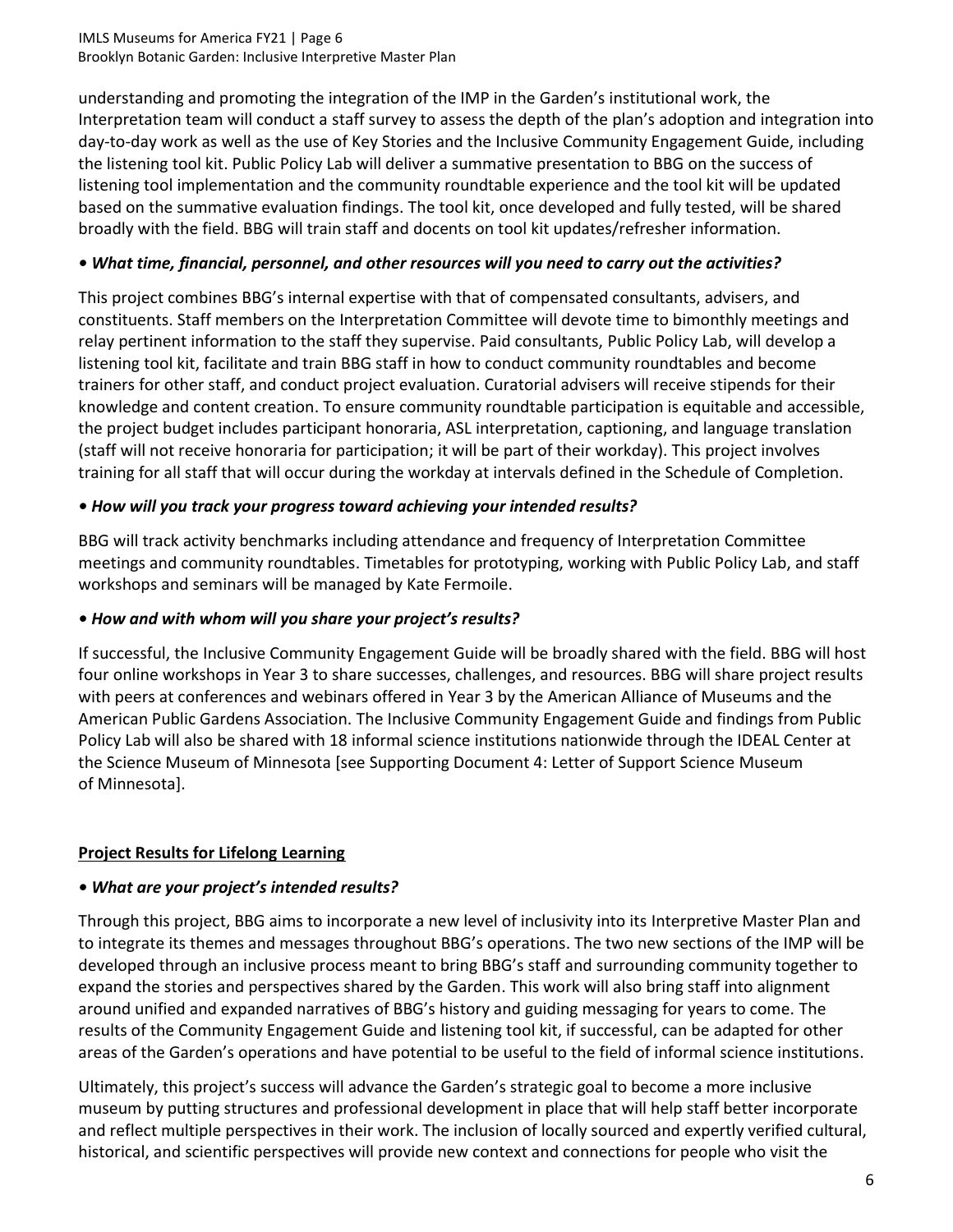IMLS Museums for America FY21 | Page 7 Brooklyn Botanic Garden: Inclusive Interpretive Master Plan

Garden now, and offer welcome to those who would be more likely to visit if they felt a sense of connection. If BBG is to include more people in its mission to connect people to the world of plants and promote environmental stewardship and engagement in science, it must seek out these new perspectives in a methodical way. Inclusive IMP will set the Garden on a path to broadening its audience to better reflect its surroundings, locally and citywide.

## *• How will the knowledge, skills, behaviors, and/or attitudes of the intended audience change as a result of your project? • What data will you collect and report to measure your project's success?*

This project includes both external (program participants, docents, and visitors) and internal (staff) audiences.

- Community roundtable participants will feel that they actively contributed to the project's goals and that their input was instrumental in shaping the content of the institution. As a sign of success, roundtable participants will better "see themselves" in the stories of the Garden.
- Interpretation staff will learn and be prepared to use the tested techniques and tools for listening and incorporating co-development with community stakeholders, and to teach these skills to other staff.
- A majority of BBG's staff (150 full-time) and docents (150) will have positive feelings about new Key Stories and will indicate usage of new narratives in their work.
- Staff in Horticulture, Marketing, Digital, Education, Interpretation, Public Programs, Development, and Visitor Services will demonstrate an understanding of the Community Engagement Guide and feel ready to incorporate the listening tool kit into their work, as applicable.
- Via interaction with prototypes, visitors will feel a deeper connection to plants and personal relevance to content, expressing interest in environmental stewardship and/or science.

Data collected will include demographic and program-related information from staff, docent, and co-creator surveys.

## *• What tangible products will result from your project?*

This project will result in an expanded Interpretive Master Plan that will guide the institution, a listening tool kit that can be adapted for use by any department seeking to include community feedback in developing programs and will be shared with a broad range of museums, and 4-6 prototypes for new interpretation at BBG.

## *• How will you sustain the benefit(s) of your project?*

BBG's IMP is a living document that guides the institution. Incorporating practices of inclusion into this document will ensure that this ethos is carried forward, widely. It is also anticipated that the practices and principles set forth in this expanded and inclusive IMP will set a foundation for BBG's next strategic planning process, slated to commence in 2021-22. The benefits of this project will also be sustained through the professional development of all full-time staff and docents. Public Policy Lab's train-the-trainer model will empower BBG staff to train all staff and docents on the Inclusive Community Engagement Guide on an annual basis.

Thank you for your consideration.